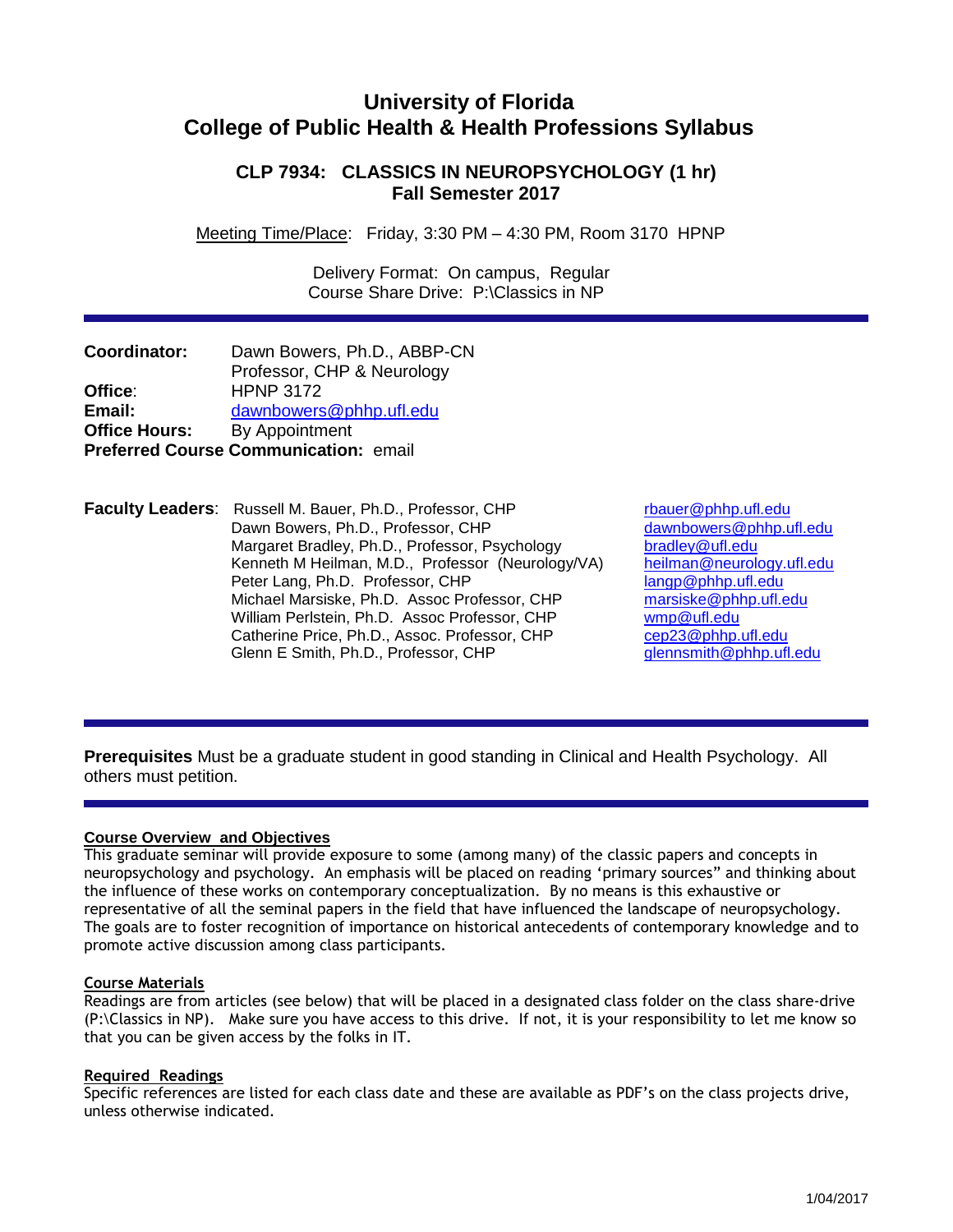# **Course Format**

This course will be conducted in the form of a graduate seminar. This is not a 'lecture' course, and instead involves active discussion among graduate students in the class. Each class will have a faculty leader/discussant who will serve as a guide, but will not 'lecture' per se and will help provide a historical and contemporary context. Additionally, there will be two student leaders per class whose role is to construct thought questions to help lead the discussion.

### **Location and Times**

Class will meet Fridays in Room 3170 of the HPNP building from **3:30 to 4:430**. There are 2 exceptions, however. **On Nov 17 and Dec 1, class will meet from 2:30-3:30**. Please be on time.

### **Course Requirements, Evaluation, and Grading**

Enrolled students are expected to attend weekly classes, complete weekly assigned readings and reaction papers **prior to class** and participate in integrative discussions during each class. The exception is class 1. Students will be pre-assigned in pairs to help co-lead integrative discussions. Each student will co-lead a discussion on 3 separate occasions.

Grades will be based on a weekly reaction paper (there are 12), a final reaction paper, and participation in the class discussion. Grades will be weighted according to the number of points available for each component, as described below. Final grades will be calculated as a percentage of the highest score. Evaluation in the course will be based on the following components

| <b>Reaction Papers</b>     | 77% |
|----------------------------|-----|
| <b>Class Participation</b> | 8%  |
| <b>Final Paper</b>         | 15% |

- 1. **Reaction Papers.** For each class, you are required to write a reaction paper based on the readings assigned that week. The body of the paper will be your intellectual reaction to the content of the articles that you have read. There is no right/wrong with this exercise. It could include for example, your views on whether you think important, points of disagreement, what was confusing, etc. This should be your reaction and not that of others. There are a total of 12 reaction papers for the class. All are required and maximum credit for each is 7 points (i.e.,  $11 \times 7 = 77$  points)
	- The reaction paper should range in length from 1-2 pages max, single spaced, with double spaces between each paragraph. The header should include Date, Topic and your name. *All reaction papers are due Thursday by 9:00 PM*. They are to be emailed to Dr. Bowers at [dawnbowers@phhp.ufl.edu.](mailto:dawnbowers@phhp.ufl.edu)
	- Each paper is assigned 7 points. Make sure you proofread for spelling, grammar, etc. There is no makeup. If you miss the Thursday 9 PM deadline, but you get the paper in by noon on Friday, the maximum number of points you can receive is 3.5.
- 2. **Final Exam Reaction Paper** will comprise up to 15% of your grade. It will be a second level reaction paper, in which you are to consider all the topics covered in this class and identify 1 or perhaps 2 that you found most intellectually interesting and relevant to your interests at this point in time. You will justify and explain why. This 'reaction paper' should be single space typed, with double spacing between each paragraph. It should range in length from 2 -4 pages MAX. Remember that more is not necessarily better. You can incorporate some recent literature (no more than 3 references) to justify points you want to make, but truly this is not a review paper, and should focus moreso on your thinking of issues and concepts. If you do cite literature (and again not required), include references using APA style.
- 3. **Class Participation** involves 2 components and will comprise 8% of the grade**. First,** students are assigned to *co-lead* integrative discussions. An individual student will co-lead class on 3 different occasions, with different pairings of co-leaders over the course of the classes. What does this entail? The goal of the coleaders is to help foster discussion. With that in mind, you could identify key points or questions from the readings that you think important as an aide to facilitate discussion. The role of the Faculty leader is to provide an historical context and help moderate the discussion. The faculty will not be lecturing. **Second**, students who are not assigned co-leaders are expected to be active participants in the day's discussion.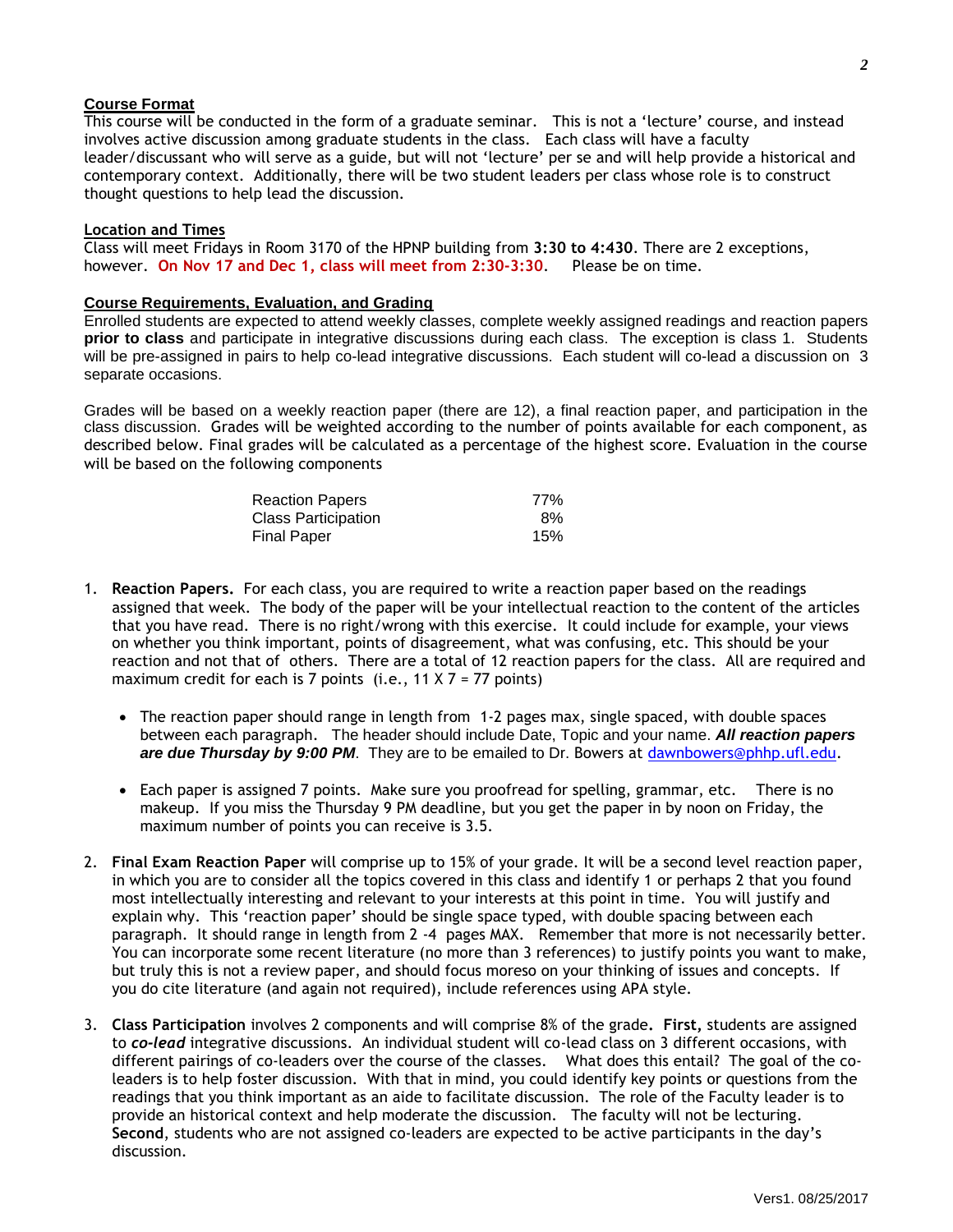# **Grading**

Scores will be rounded to the nearest percent (rounded up or down, whichever is closest) for grade determination in accordance with the grading table below:

| % of ,        | 93%- | 90%- | $87% -$ | 83%- | 80%- | 77%- | 73%- | 70%- | $67% -$ | 63%- | 60%-  | <b>Below</b> |
|---------------|------|------|---------|------|------|------|------|------|---------|------|-------|--------------|
| points earned | 100% | 92%  | 89%     | 86%  | 82%  | 79%  | 76%  | 72%  | 69%     | 66%  | 62%   | 60%          |
| Letter Grade  |      | ⊶-   | -<br>B+ |      | ־כ   |      |      |      | +ر      |      | 7٠- س |              |

Below is table linking letter grades to grade points.

| ∟etter<br>Grade | n.              | ⊷-   | $B+$        | D<br>◡        | В-   | ⌒<br>- 7 | ⌒          | $\sim$<br>$\sim$ | D+       | Ð<br>◡ | ∍<br>υ- | -<br>−<br>− | WF       |     | <b>NG</b>  | $\sim$<br>ง-บ |
|-----------------|-----------------|------|-------------|---------------|------|----------|------------|------------------|----------|--------|---------|-------------|----------|-----|------------|---------------|
| Grade<br>Points | <u>r</u><br>4.U | 3.67 | ົດດ<br>∪.∪∪ | $\sim$<br>v.v | 2.67 | 2.33     | n n<br>z.u | .67              | ่วว<br>ں | 0.1    | 0.67    | $0.0\,$     | ~<br>V.V | v.v | ∩ ∩<br>v.v | 0.0           |

For greater detail on the meaning of letter grades and university policies related to them, see the Registrar's Grade Policy regulations at<http://www.registrar.ufl.edu/catalog/policies/regulationgrades.html>

### **Policy Related to Class Attendance**

Attendance and class participation is required. Students needing to miss class for personal or professional reasons should consult with Dr. Bowers **prior to the date** on which they will be unable to attend. Students will still be required to complete the weekly assignment by the deadline.

### **Statement of University's Honesty Policy (cheating and use of copyrighted materials)**

Students are expected to act in accordance with the University of Florida policy on academic integrity (see Student Conduct Code, the Graduate Student Handbook or this web site for more details: www.dso.ufl.edu/judicial/procedures/academicguide.php). Cheating, lying, misrepresentation, or plagiarism in any form is unacceptable and inexcusable behavior.

*We, the members of the University of Florida community, pledge to hold ourselves and our peers to the highest standards of honesty and integrity.*

#### **Policy Related to Make-up Papers**

Students are expected to complete assigned readings and reaction papers by Thursday 8;00 PM. Personal issues with respect to class attendance or fulfillment of course requirements will be handled on an individual basis. Students must make *prior* arrangements with Dr. Bowers if they must miss any class. Reaction papers will still be required by the deadline, except for an emergency situation (i.e., death in family, serious illness, etc.) If a student misses the Thursday PM deadline, but gets the paper in by noon on Friday, the maximum number of points that can be received is 3.5.

### **Accommodations for Students with Disabilities**

If you require classroom accommodation because of a disability, you must first register with the Dean of Students Office (http://oss.ufl.edu/). The Dean of Students Office will provide documentation to you, which you then give to the instructor when requesting accommodation. The College is committed to providing reasonable accommodations to assist students in their coursework.

#### **Counseling and Student Health**

Students may occasionally have personal issues that arise in the course of pursuing higher education or that may interfere with their academic performance. If you find yourself facing problems affecting your coursework, you are encouraged to talk with an instructor and to seek confidential assistance at the University of Florida Counseling Center, 352-392-1575, or Student Mental Health Services, 352-392-1171. Visit their web sites for more information: http://www.counsel.ufl.edu/ or http://www.health.ufl.edu/shcc/smhs/index.htm#urgent

The Student Health Care Center at Shands is a satellite clinic of the main Student Health Care Center located on Fletcher Drive on campus. Student Health at Shands offers a variety of clinical services, including primary care, women's health care, immunizations, mental health care, and pharmacy services. The clinic is located on the second floor of the Dental Tower in the Health Science Center. For more information, contact the clinic at 392-0627 or check out the web site at: [www.health.ufl.edu/shcc.](http://www.health.ufl.edu/shcc)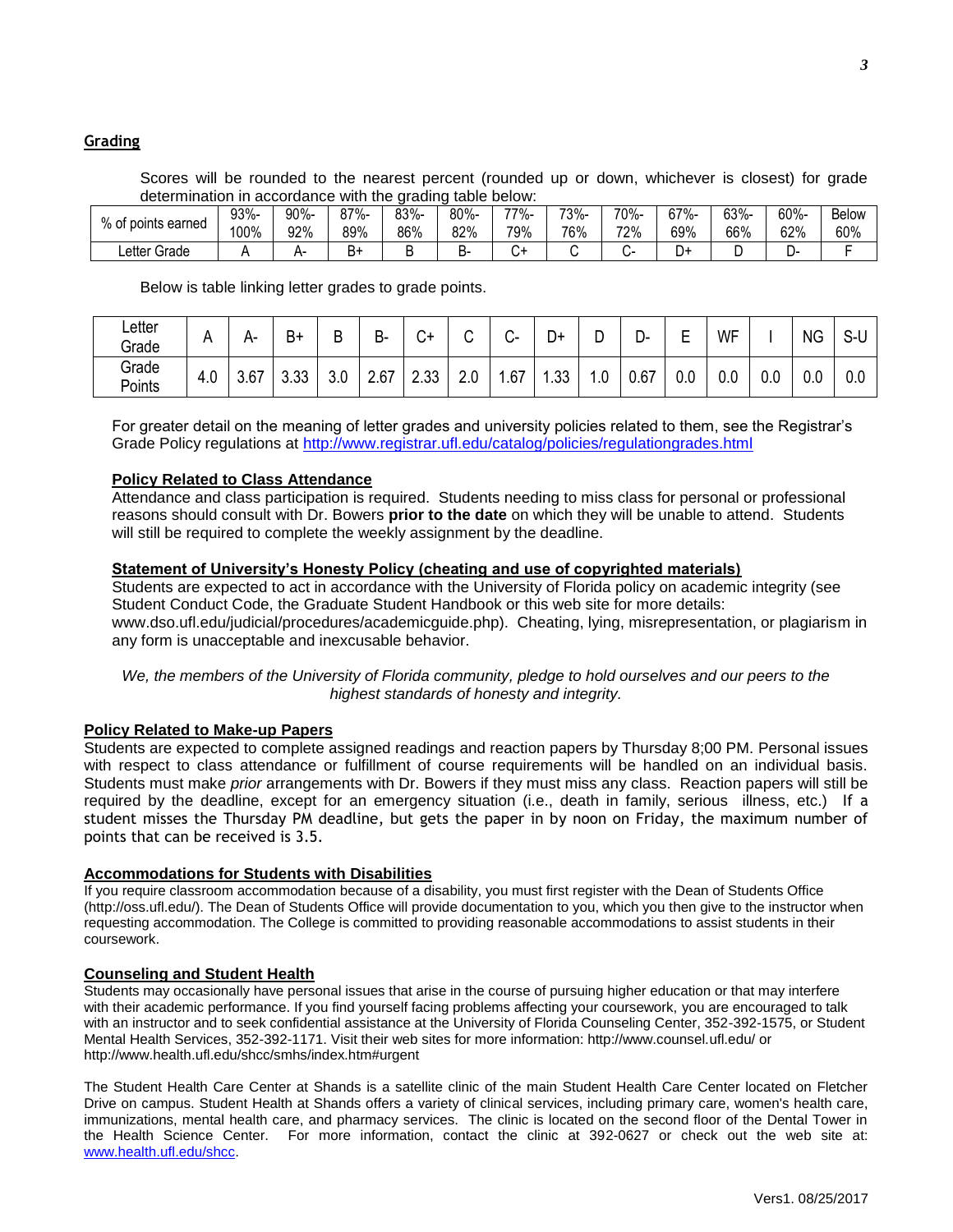Crisis intervention is always available 24/7 from: Alachua County Crisis Center: (352) 264-6789. BUT – *Do not wait until you reach a crisis to come in and talk with us. We have helped many students through stressful situations impacting their academic performance. You are not alone so do not be afraid to ask for assistance*

### **Class Syllabus**

### **Classics in Neuropsychology/Psychology**

#### **August 25 Dawn Bowers, Ph.D.**

.

Introduction to Course and Requirements History of Clinical Neuropsychology at UF

#### **Sep 1 HM and Memory**

#### *Readings:*

• Scoville, W., & Milner, B. (1957). Loss of recent memory after bilateral hippocampal lesions, *J. Neurol. Neurosurg, & Psychiatry*, 20, 11-21.

**------------------------------------------------------------------------------------------------------------------------------**

- $\bullet$  Squire, L., & Zola-Morgan, S. (1991). The medial temporal lobe memory system. Science, 253, #5026, 1380-86.
- Squire, L. (2009). The legacy of patient HM for neuroscience. *Neuron*, 61(1), 6-9.

**Faculty leader:** Russell M. Bauer, Ph.D.

**Student leaders:** Defeis & Dion

------------------------------------------------------------------------------------------------------------------

### **Sept. 9 Multiple Memory Systems**

#### *Readings:*

- Mishkin, M., Malamut, B., Bachevalier, J. (1984). Memories and habits: two neural systems. In: *Neurobiology of Learning and Memory,* (Lynch G, McGaugh JL, Weinberger NM, (eds), pp 65–77. New York: Guilford.
- Squire, L. (2009). Declarative and nondeclarative memory: Multiple brain systems supporting learning and memory. *J. of Cognitive Neuroscience*, 4, 233-243.
- Squire, L. (2011). Memory systems of the brain: A brief history and current perspective. *Neurobiology of Learning & Memory*, 82, 171-177.

**Faculty leader:** Glenn E. Smith, Ph.D.

**Student leaders:** Lopez & Meija

#### **Sept. 18 Disconnection Syndromes**

#### *Readings:*

 Geschwind, N. (1965) Disconnection syndromes in animals and man, Part 1 and II. 88: 237-274 and 585-644.

-----------------------------------------------------------------------------------------------------------------------------------------

**Faculty Leader: Kenneth M. Heilman, M.D.**

**Student leaders:** Hardcastle & Hromas







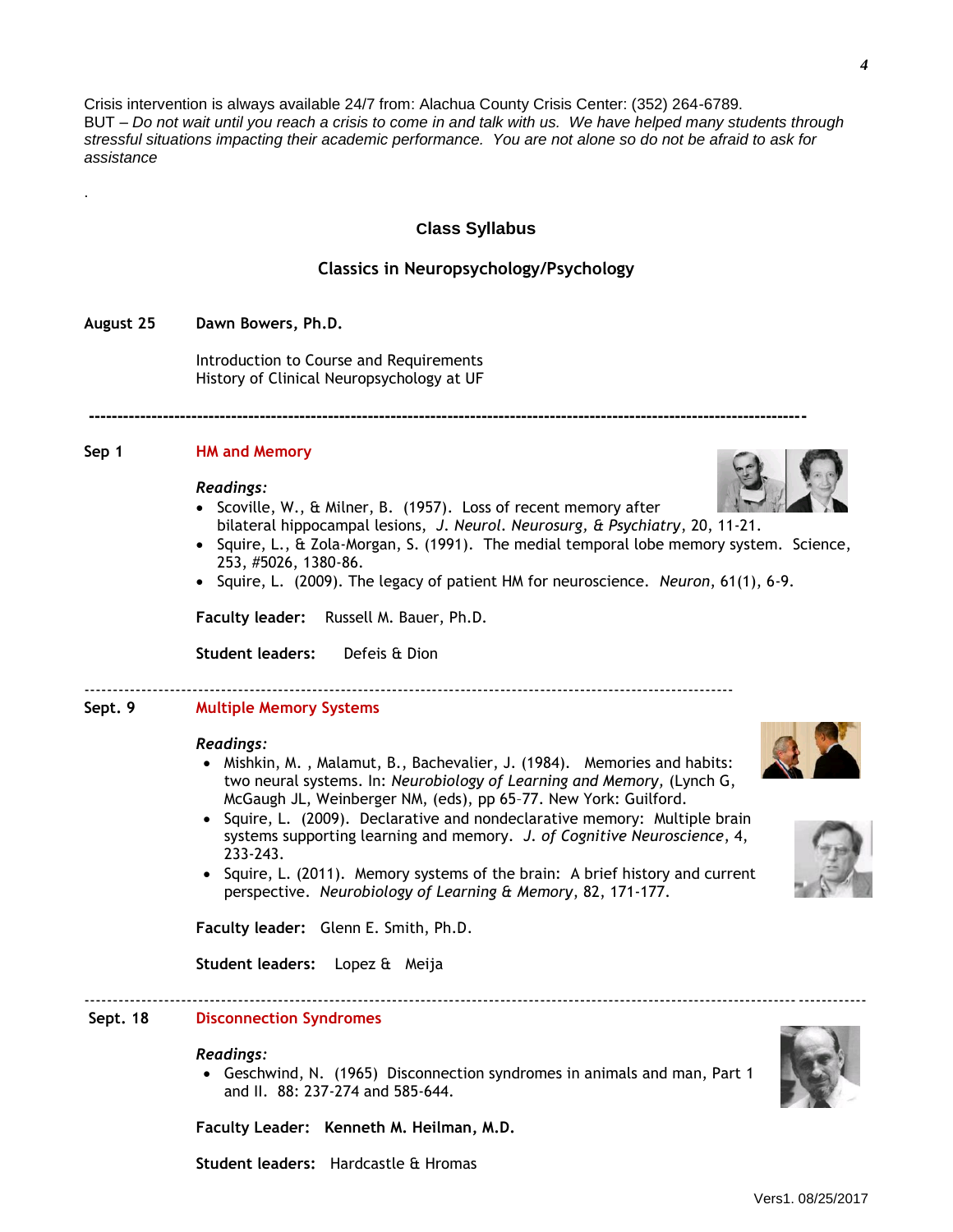### **Sept 25 Brain Reserve and Threshold**

#### *Readings:*

• Satz, P. (1993). Brain reserve capacity on symptom onset after brain injury: A formulation and review of evidence for threshold theory. *Neuropsychology*, 7, 273-295.

-----------------------------------------------------------------------------------------------------------------------------------------

**Faculty Leader:** Catherine Price, Ph.D., ABPP/CN.

\_\_\_\_\_\_\_\_\_\_\_\_\_\_\_\_\_\_\_\_\_\_\_\_\_\_\_\_\_\_\_\_\_\_\_\_\_\_\_\_\_\_\_\_\_\_\_\_\_\_\_\_\_\_\_\_\_\_\_\_\_\_\_\_\_\_\_\_\_\_\_\_\_\_\_\_\_\_\_\_\_\_\_\_\_\_\_\_

**Student leaders;** Rohl & Taylor

# **Sept 29 Working Memory**

#### *Readings:*

- **Baddeley, A. & Hitch, G. (1974). Working memory. In G.H. Bower (Ed.), The** *Psychology of Learning and Motivation: Advances in Research and Theory*, p47-86, Academic Press: NY.
- Fuster, J., & Alexander, G. (1971). Neuron activity related to short term memory. *Science,* 173, 652-654.
- Kojima, S., & Goldman-Rakic (1982). Delay related activity of prefrontal neurons in rhesus monkeys performing delayed response, *Brain Research*, 248, 43-49.

#### *The following are small*

- Goldman-Rakic, P. (1997). Space and time in the mental universe. *Nature,* 386, 559-560.
- Cohen, J., Perlstein, WM., Braver, T., et al. (1997). Temporal dynamics of brain activation during a working memory task. *Nature,* 386, 604-608.
- Courtney, S., Ungerleider, L., Kell, K., Haxby, J. (1997). Transient and sustained activity in a distributed neural system for human working memory. *Nature,* 386, 608-611.

*Not for class, but this is an excellent review article* Baddeley, A. (1996). The fractionation of working memory. *Proc. Nat. Acad. Sciences*, 93, 13468-13472.

**Faculty Leader:** William Perlstein, Ph.D

**Student leaders;** Defeis & Meija

# **Oct 6 No Class – UF Homecoming**

# **Oct 13 Baltes-Horn Debate: Inevitability of cognitive decline?**

#### *Readings:*

 Baltes, P. B., & Schaie, K. W. (1974). Aging and IQ: Myth of twilight years. *Psychology Today, 7*(10), 35.

**----------------------------------------------------------------------------------------------------------------------------**

**GATOR GROWL** 

- Horn, J. L., & Donaldson, G. (1976). On the myth of intellectual decline in adulthood. *American Psychologist, 31*(10), 701.
- Baltes, P. B., & Schaie, K. W. (1976). On the plasticity of intelligence in adulthood and old age: Where Horn and Donaldson Fail. *American Psychologist, 31*(10), 720-725.







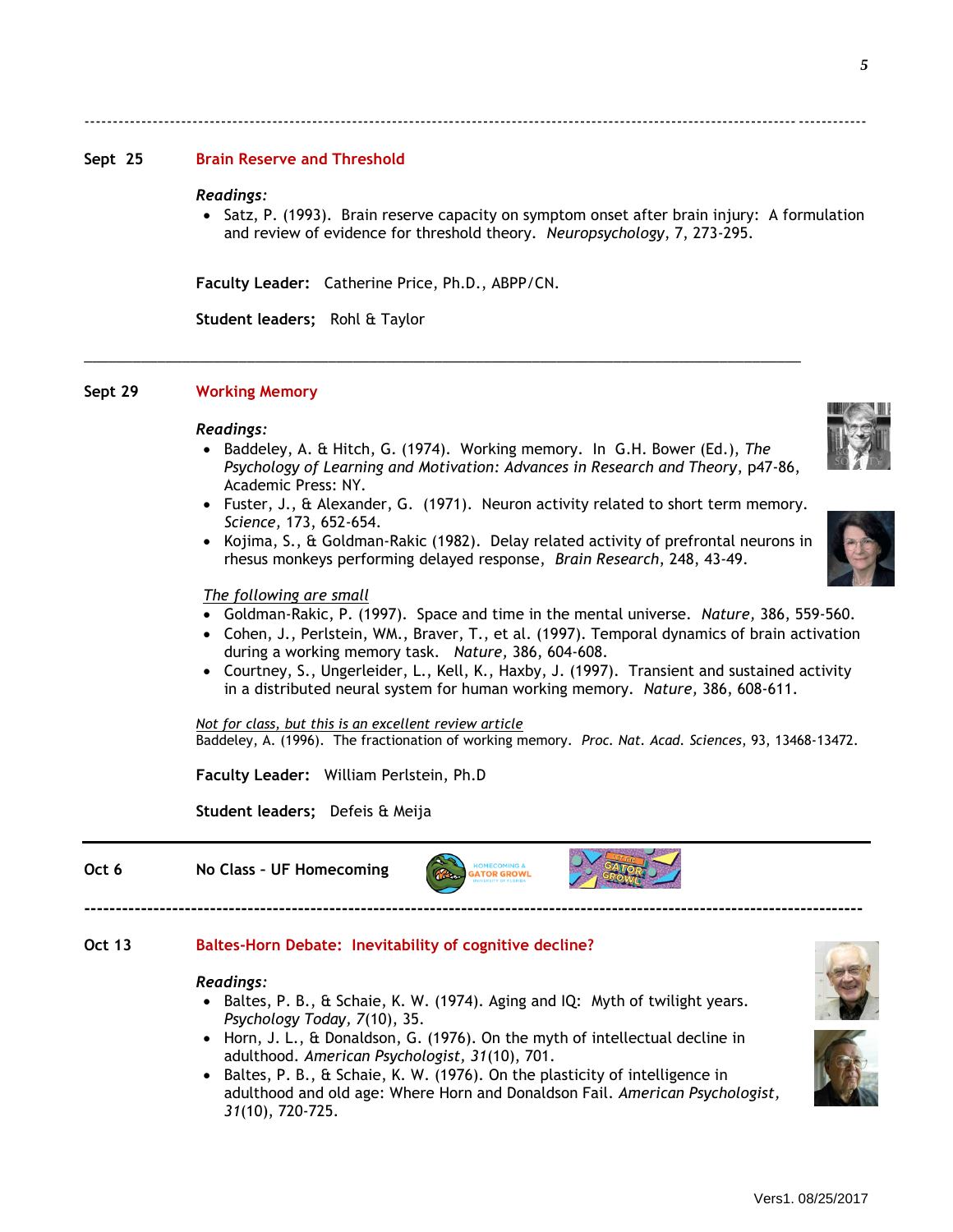- Horn, J. L., & Donaldson, G. (1977). Faith is not enough: A response to the Baltes-Schaie claim that intelligence does not wane. *American Psychologist, 32*(5), 369-373.
- Schaie, K. W., & Baltes, P. B. (1977). Some faith helps to see the forest: A final comment on the Horn and Donaldson myth of the Baltes-Schaie position on adult intelligence. *American Psychologist, 32*(12), 1118-1120.

**Faculty Leader:** Michael Marsiske, Ph.D

**Student leaders;** Dion & Taylo

# **October 20 Emotional Memory**

# *Readings:*

- McGaugh, J., & Petrinovich (1959). The effect of strychnine sulphate on maze learning. *American J. Psychology*, 72, 99-102.
- McGaugh, J., Cahill, L., & Roozendaal (1996). Involvement of the amygdala in memory storage: Interaction with other brain systems. *Proc. Natl Acad Sciences*, 93, 13508-13514.
- McGaugh, J.L. (2015). Consolidating memories: Annual Rev Psychology, 66,1-24.

**Faculty Leader:** Dawn Bowers, Ph.D.

**Student leaders;** Hardcastle & Rohl -----------------------------------------------------------------------------------------------------------------------------

# **Oct 27 Handedness**

*Readings*: The Left Hemisphere and action

**Faculty Leader:** Kenneth M. Heilman, M.D.

**Student leaders;** Hromas & Lopez **--------------------------------------------------------------------------------------------------------------------------**

# **Nov 3 Emotion I** *Note today's class meets from 2:30-3:30*

# *Readings:*

 James, W. (1894). The physical basis of emotion, *Mind*, 9, 188-205. (*republished in Psychological Review, 1994, 101(2), pg 205-210)*

**--------------------------------------------------------------------------------------------------------------**

**---------------------------------------------------------------------------------------------------------------------------**

 Lang, P.J. (1994). The varieties of emotional experience: A meditation on James-Lange theory. Psychological Review, 101, 211-221.

**Faculty Leader:** Peter J. Lang, Ph.D.

**Student leaders;** Defeis, Meija, & Rohl

---------------------------------------------------------------------------------------------------------------------------------

# **Nov 10 No Class Veterans Day**

# **Nov 17 No Class - First Year Symposium**

**Nov 24 No Class - Thanksgiving**





*6*